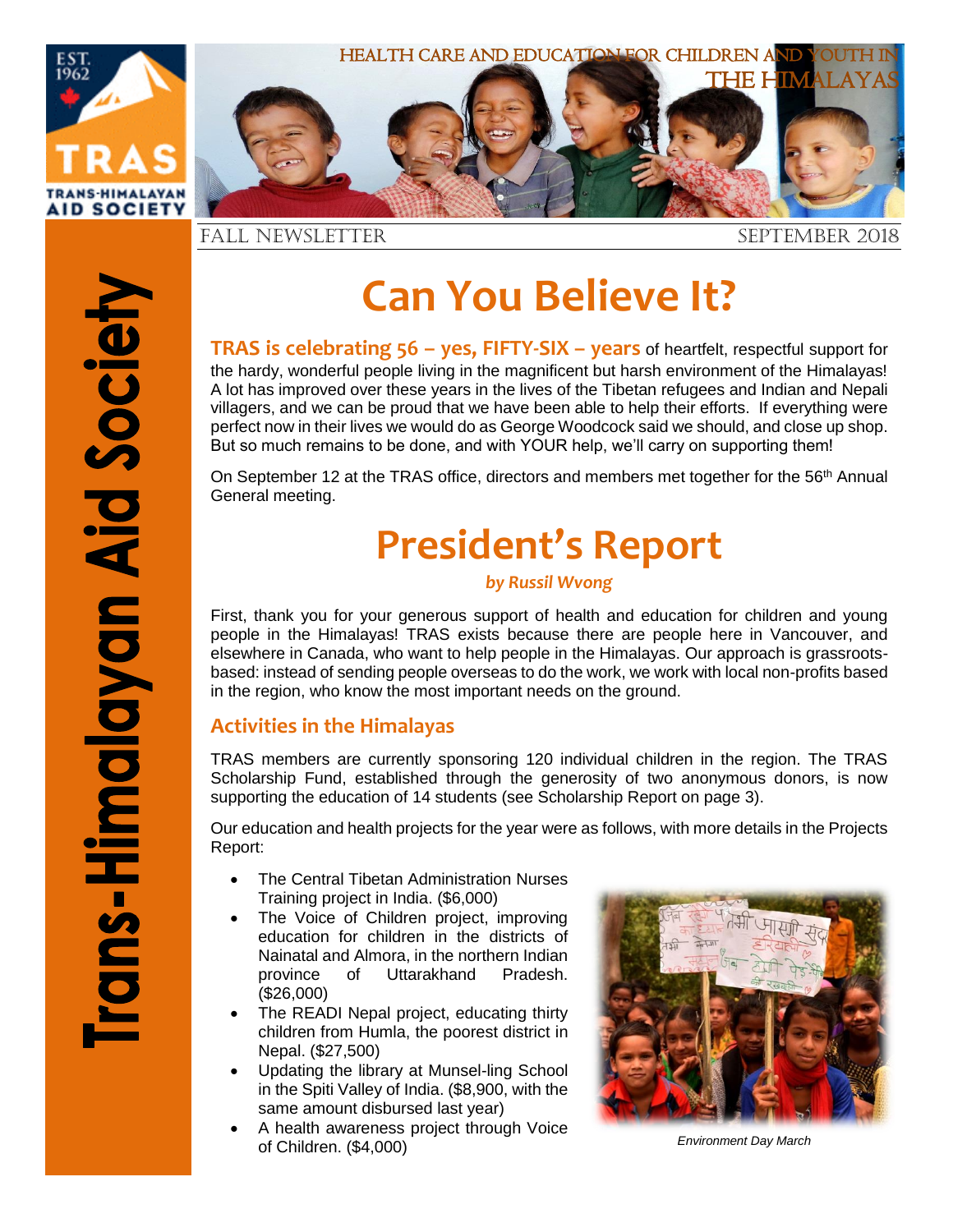PAGE 2 september 2018



#### **President's Report(cont'd)**

The CTA Nurses Training project, the Voice of Children project, and the READI Nepal project are all ongoing, and of course we're raising funds for them. We also have a new project started this fiscal year, to build basic laundry facilities at Munsel-ling School for the children to wash their clothes. If you'd like to make a donation to one of these projects, or to the Scholarship Fund, please let us know.

#### **Local Activities**

- **November 2017**: Social dinner at Gurkha Kitchen. A very enjoyable evening once again, so we're planning a similar event for Tuesday, November 20, 2018.
- **May 2018**: Talk by Sara Shneiderman at Tsengdok Monastery on rebuilding Nepal after the 2015 earthquakes. Sara is a professor in the Department of Anthropology at UBC. She discussed and illustrated everyday life during the rebuilding process: community, home, temple, school. Some themes that I thought were particularly interesting: the acceleration of social change as a result of the earthquake, and the fact that reconstruction doesn't just rebuild what was there before.

#### **By-Laws**

The BC government has replaced the 1977 Society Act which governs non-profits in BC with a new Societies Act. We have until November 2018 to transition to the new Act. Basically, this means that we need to file an electronic copy of our constitution and by-laws (which need to comply with the new Act) with the provincial government.

The constitution must only set out the name and purposes of the society, and the purposes must be word-for-word the same as in our existing constitution.

We've revised our by-laws. Summary:

- Because the rising cost of postage is making it more expensive to send out mailings (like our newsletter), while it's basically free to send emails, we'd like to distinguish between *members* and *supporters*. Members pay annual dues, receive mailings, and can vote at general meetings. Supporters are more of an informal category: people who support TRAS and receive our emails, but are not members.
- Under the new Act, TRAS is required to maintain a register of voting members, with contact information (email or mailing address). To protect the privacy of our donors, access to the register will be restricted. If a donor would like to remain anonymous, they can be a supporter rather than a member, because supporters are not required to be in the register of members.
- Directors must be voting members and can be removed by board resolution.
- 2/3 threshold for special resolutions to pass.
- Notice of the annual general meeting may be by email as well as postal mail, or by posting a notice on the TRAS website at least 21 days before the meeting.

We've posted a copy of the constitution and by-laws, along with an overview of the changes, at tras.ca/societies-act.

A motion to accept these changes was carried.

Russil then paid tribute to retiring Patron, Joan Ford (see page 3) and thanked our Office Manager Joanne MacLeod, our regular volunteers (especially the newsletter publisher Beck Lamb, the newsletter mail-out crew, Maria Rubinchik who maintains our website, and André Melrose who joined TRAS recently to create social media content), and our volunteer Board of Directors. He encouraged other members to think about joining the Board by getting in touch with Abby Fitch.

Russil ended with a heartfelt thanks to our donors – the work that TRAS supports in the Himalayas only happens because of **YOUR** support!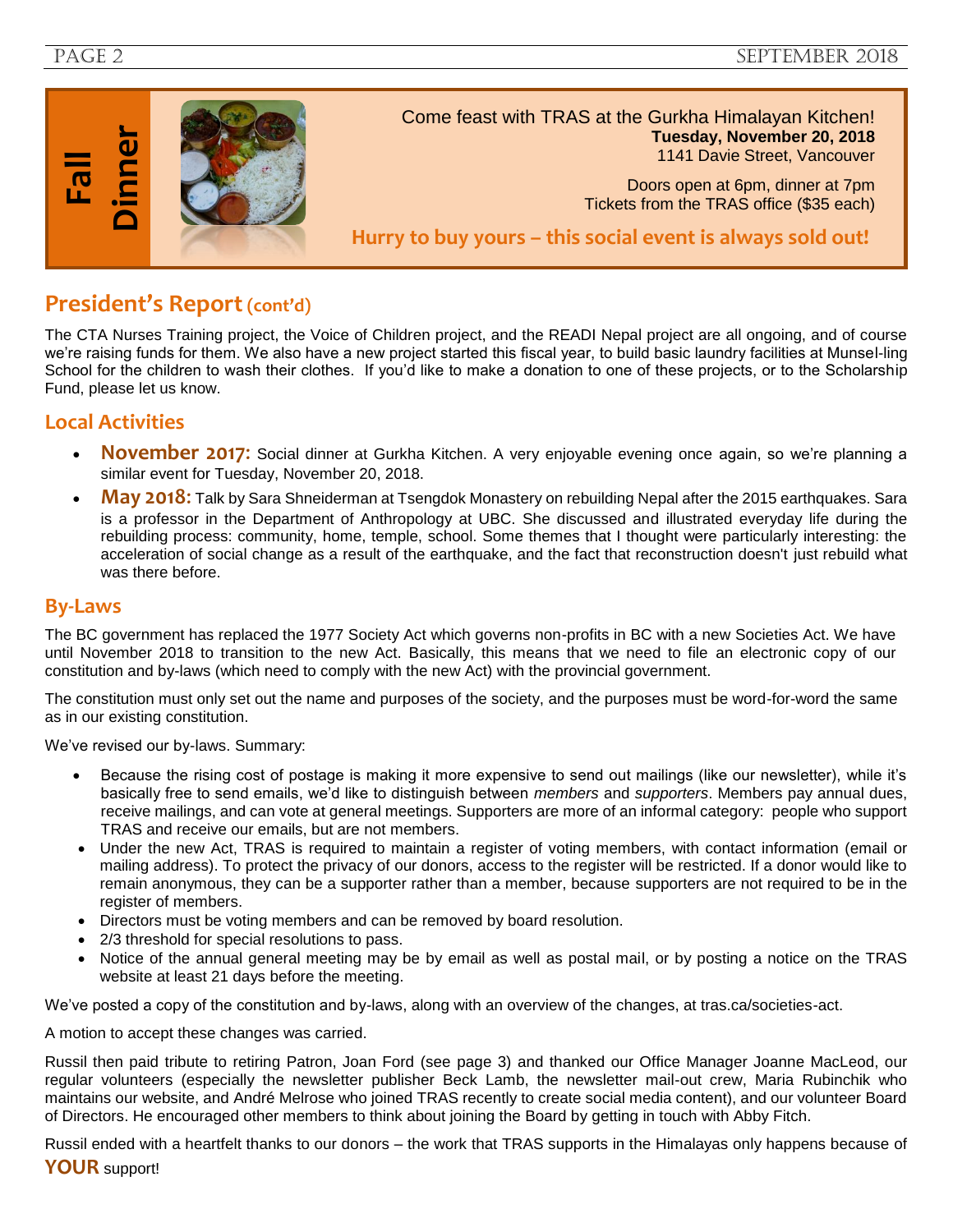# **TRAS Scholarship Fund Update**

*by Lynn Beck, TRAS Scholarship Fund Director*

The TRAS Scholarship Fund (TSF) program continues to thrive. It meets a real need to provide higher education opportunities, especially for female students in remote areas of India.

The program has three trusted partners: Munsel-ling School; Voice of Children (VOC); and Dekyiling Tibetan Centre. Each partner selects two new candidates per year for a three-year scholarship. The selected students each receive \$1,000 per year for three years, administered through our partner.

We try to be flexible. This year one of our partners, Dekyiling Tibetan Centre, has struggled after the sudden death of its longtime manager Kesang Wangdu. He was a passionate supporter of the scholarship program and we were saddened by his loss. They were unable to choose two new candidates this year and hope for four next year!

Munsel-ling School from the remote valley of Spiti currently has six female students being supported. Tashi Angmo and Sonam Dolkar graduated last year with honors BSc in Math. They are now independently pursuing a Master's in Sociology and a Bachelor's in Education, planning to teach in Spiti upon completion - a real success story.

*One of the current Spiti students writes: "I am privileged and humbled to receive this scholarship.... because of your tremendous support I am able to complete my master's degree in Anthropology... I really thank you from the bottom of my heart."*



*Sachin Singh Negi*

Voice of Children (VOC) covers a large catchment of remote villages in Northwest India. Scholarship candidates undergo a rigorous screening process. There is one big problem: too many deserving applicants! We are currently supporting eight students. Last year they chose the first male student in TSF!



*The Interview Process*

Sachim Singh Negi is very deserving. He is from a very deprived background, having lost his father when he was 3. He passed the entrance exam for a polytechnic college and now has the means to obtain a diploma in information technology.

Altogether TRAS was supporting 14 students by the end of March 2018 in postsecondary education through TSF. Several of our graduates are now pursuing their further studies independently, having had that first crucial support through **YOUR DONATIONS**.

### **Farewell – and many thanks – to our Patron Joan Ford**



After many years on the TRAS Board, as Director, Sponsorship Secretary and President, and then several years as one of our two Patrons, Joan has decided to step down. Joan's love of the Himalayan region was fostered after hearing Sir Edmund Hillary give a talk about the clinics he was setting up in Sherpa villages. Joan volunteered to do a stint as medical doctor, and asked what she would need. "**Just your stethoscope and a pair of runners**" was his reply! And with those two items plus her own experience working in Bella Coola and her common sense approach to any problem, Joan set off for Nepal, returning there many times over the years. When she joined the TRAS Board, she added inspection tours of TRAS-supported Tibetan projects in Nepal to her medical work, and we truly appreciated her down-to-earth wisdom. Joan received the Order of Canada for her work, and we were honoured when she agreed to be our Patron. Thank you, Joan – we will miss you!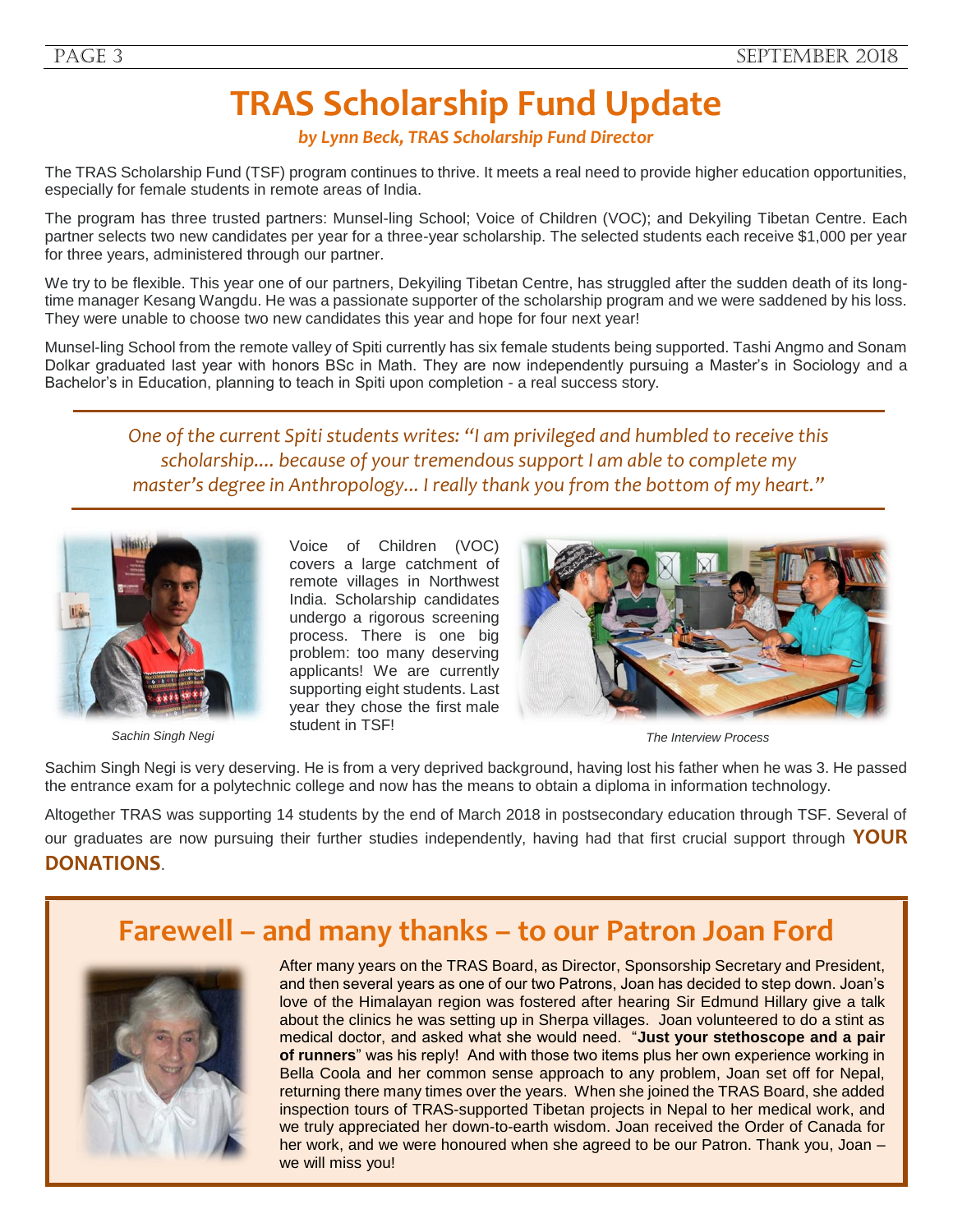# **Financial Report**

*by Kevin Yuen, Treasurer*

The financial report can be found on the TRAS website [\(www.tras.ca\)](http://www.tras.ca/).

Motions to approve the Treasurer's report and to appoint Tompkins Wozny as auditors for the coming year were carried.

**Nominations:** Frank Beck read the names of members wishing to stand as directors. With no new names added, a motion to approve the list carried (see page 8).

# **Kesang Wangdu: A True Friend to Tibetan Refugees**

TRAS was saddened indeed to learn earlier this year of the untimely passing of Kesang Wangdu, manager of the Dekyiling Tibetan Handicraft Centre in north India.

TRAS has always teamed up with local partners who work hard to set up projects to help their own people. These partners know what the local needs are and what programs are best suited to address them. Kesang Wangdu epitomised the type of dedicated people TRAS is honoured to work with.



Kesang Wangdu had been exiled once, from Tibet to Bhutan, and then in 1980 he and hundreds of Tibetans moved on from Bhutan to India. After an arduous journey they arrived in the Indian foothills, where leaky army tents in a field awaited them. Tibetans already in India had pleaded with the Indian Government to take in this group, and were there to meet them and help them start to create a new settlement. From Day One Kesang Wangdu dedicated his life to helping his fellow Tibetans. He ran the handicraft workshops, for

which TRAS built the large weaving shed, he filled our orders for colourful woven handicrafts, he oversaw the TRAS-supported crèche for the weavers' children, he ran the TRAS sponsorship program,

and of late he had overseen, with great joy, the selection of the first post-secondary students to receive grants from the TRAS Scholarship Fund.

Two TRAS members met Kesang Wangdu and both remember him fondly. Jennifer Hales, past President, says, "I remember him as an extremely dedicated, passionate, kind, humble man. I was hugely impressed with him and what he had accomplished for the Tibetans at Dekyiling. I'm certain his vision, leadership and compassion have made, and continue to make, a difference in hundreds of people's lives. He thanked TRAS profusely for the financial assistance provided over decades, but really, I felt so much



gratitude for the opportunity to meet him and to be able to contribute in a small way through TRAS to his work.



Linda Bassingthwaite agrees, adding, "I was struck by his strong commitment to preserving the art of Tibetan handcrafting and providing opportunities for the necessary artisan skills to be passed on to the younger generation.

Kesang was deeply concerned about the Tibetan elders who worked for many years weaving carpets and cloth, sewing or doing woodwork. His dream was to have a retirement pension in place for the elders and was trying to create this program.

I am sure he will be greatly missed as the board and staff work hard to carry on its operation."

This month we have received a request for sponsorship for two young children at Dekyiling (see page 6).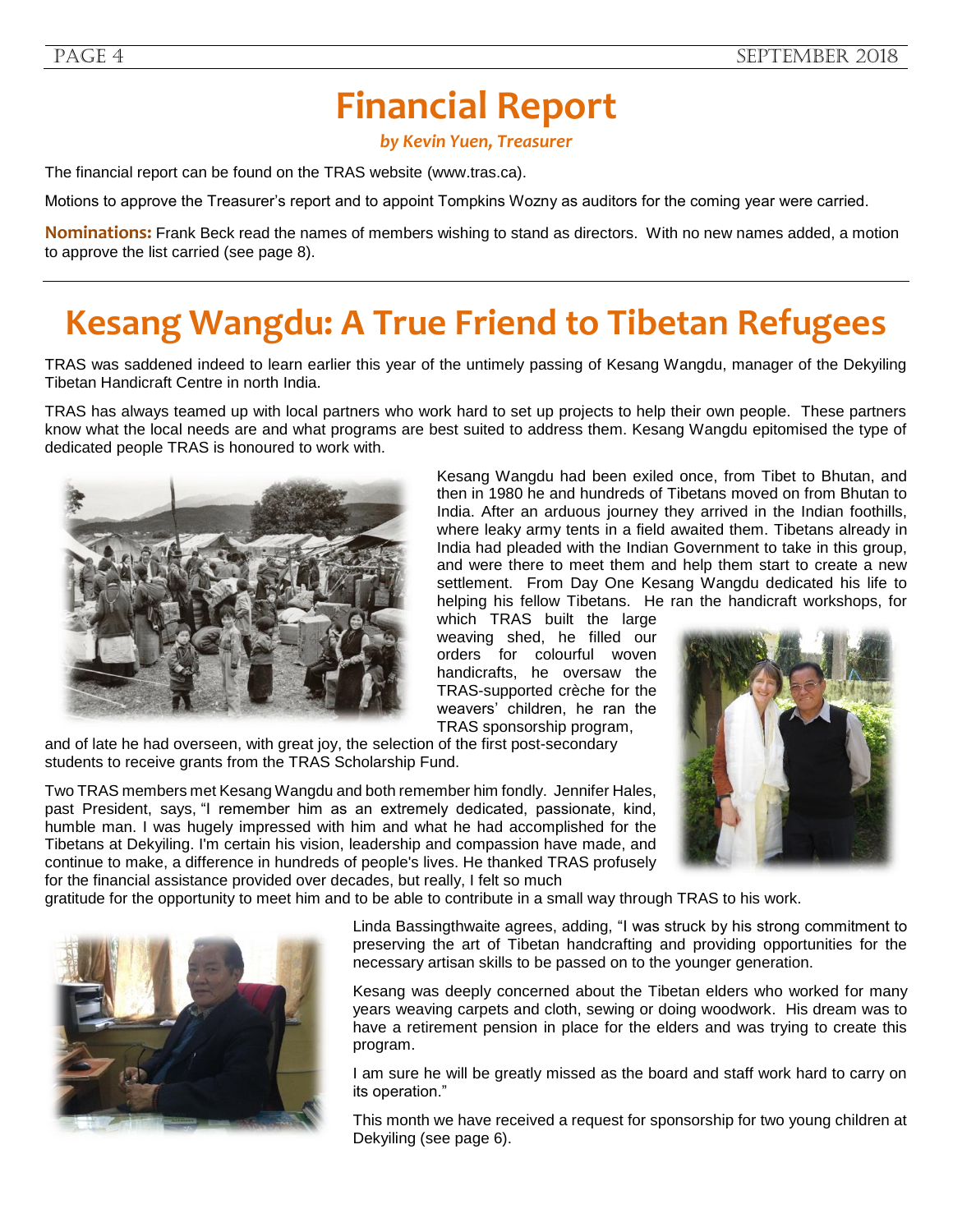TRAS allocated \$73,478.00 to projects for the year ending March 31, 2018.

### **Completed Projects**

**The Voice of Children Health Project** was a very successful initiative conducted by Vimarsh and Aman (the two Indian NGOs with whom TRAS partners in the Nainital and Almorah regions of northern India). *For a full report, see the Spring 2018 TRAS newsletter.*

**Munsel-ling School Library** in Spiti, northern India, was completed on time and on budget in the summer of 2017. *For a full report, see the Sept 2017 TRAS newsletter on the TRAS website*.

## **Ongoing Projects**

**CTA Tibetan Nurses Training,** overseen by the Tibetan Department of Education in Dharamsala. TRAS supports eight nursing students each year. The calibre of students is such that at least two or three are able to go on to complete higher degrees in nursing after TRAS has paid for their general nursing degree*.*



*Photo (right): Tenzin Choedonten (on left in photo) at her graduation – a proud moment!*



**The Voice of Children Education project** continues to impress us with their sensible and careful decision making and with the excellent execution of the various components of this far-reaching project. Local NGOs Vimarsh and Aman work in 12 remote villages to increase the standard of living through good education and health. Hundreds of children benefit, as do their mothers – which means the whole family benefits. The TRAS Board agreed to a three-year extension of this project from November 2017*.*

**READI Nepal** provides health and education to 30 children from villages in the remote district of Humla. 20 of the children are housed in a hostel in the tiny capital of Simikot and attend the local high school. Ten children were doing well enough that they were able to return to their families and continue their education in local schools. All 30 children are given extra tuition, health care and nutritious local food. Everything READI attempts is geared to improving life for the general population through example. *(see the full report in the Spring 2018 TRAS newsletter*) TRAS is pleased with the continual improvements made by READI, and it is clear that this small local volunteer group is held in high regard. Now that it has become better known and appreciated, TRAS is encouraging it



to stand more on its own feet, and READI has agreed to reduce the amount requested from TRAS by 10% in the coming year.

### **A New Project**

**Munsel-ling School** has asked TRAS for a laundry facility to aid in keeping the children healthy, and TRAS has agreed. We have looked into two other requests, but sadly find that their lack of registration as charities able to receive foreign funds limits our being able to support them, and of course it is no longer possible to support any work in Tibet itself.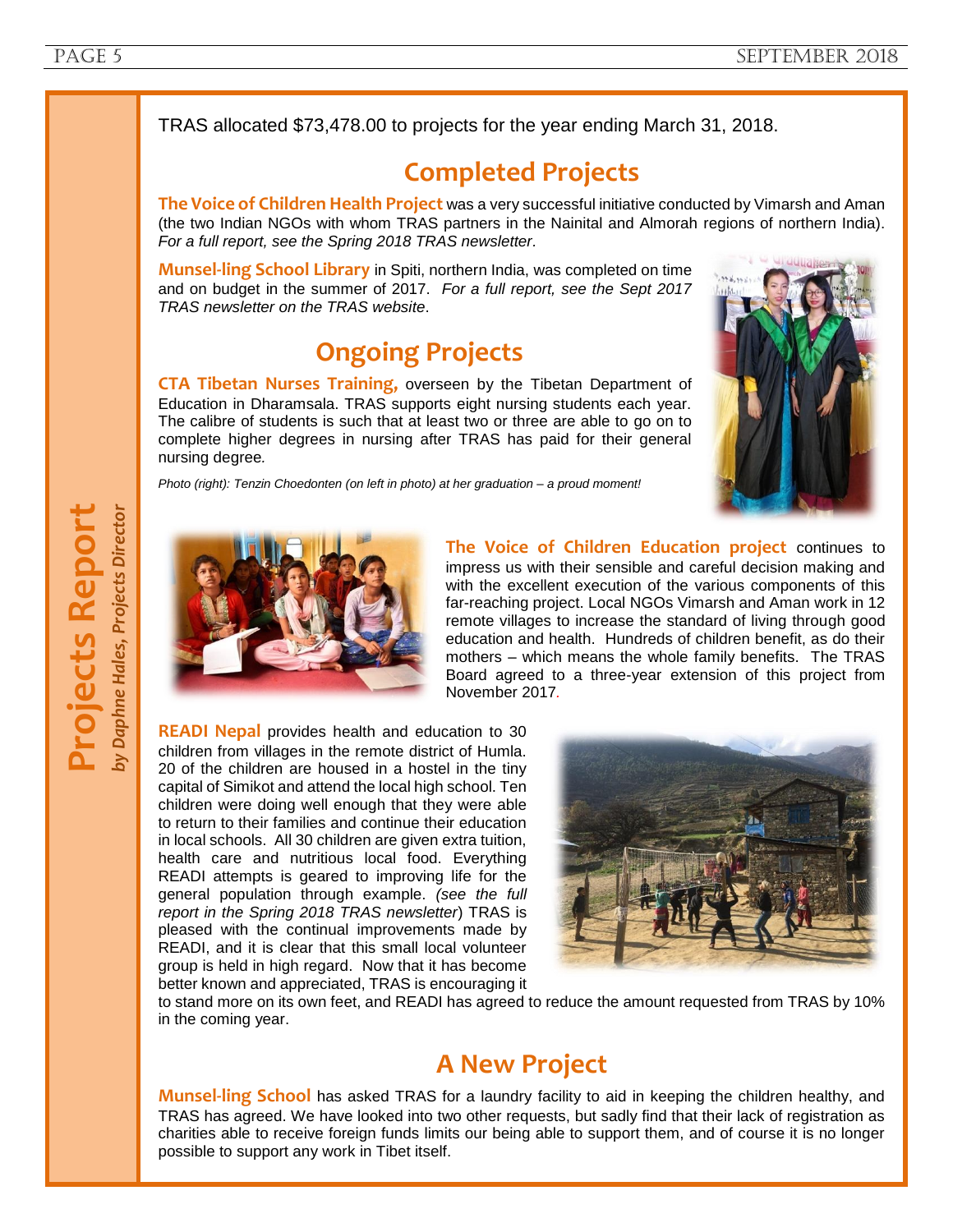# **Sponsorship Report**

*by Joanne MacLeod*



TRAS members are currently sponsoring the education of 120 individual children from kindergarten to Grade 12: 74 girls and 46 boys. We always have children needing sponsorship, so if you know of anyone who would like to sponsor a child's education, please let us know [\(info@tras.ca\)](mailto:info@tras.ca). The sponsorship amount is \$440 per year (a little over a dollar a day).

Last year TRAS sent over \$44,000 to sponsor children at the Dekyiling Tibetan Settlement, Tibetan Women's Centre in Rajpur, the Tibetan Homes Foundation in Mussoorie, the Tibetan Children's Villages in Dharamsala, Suja and Lower Chauntra and also the Munsel-ling School in Spiti.

#### For more details about sponsoring children, please visit the TRAS website at [www.tras.ca](http://www.tras.ca/) or phone Joanne at the office on 604-224-5133.



*DOB Nov 11, 2007 TCV Lower Chauntra.* Tsering was born in Brokpalangchen, a district Tawang of Arunachal Pradesh state of India. The people are Buddhist but some are unable to speak Tibitan. Tsering belongs to a poor peasant family. Her father is a lama and he goes home to home to do puja and gets very little money. Her mother has a small plot of land which is not sufficient to feed whole family. Her parents have sought help from the Buddhist Himalayan Association and Tsering has received admission in this school and is now in need of sponsorship.





*DOB Dec 02, 2006 TCV Lower Chauntra.* Stanzin Norbu was born at Magto Village which is a remote village situated in Arunachal Pradesh, North East India near the Tibet boarder. The living standard of the local people is very poor and underdeveloped. His parents are farmers and the family income is limited. His parents have sent him to Lower Chauntra to learn Tibetan and he is now able to speak it fluently. Due to the lack of income TCV is seeking sponsorship for Stanzin.



**Tenzin Choegyn**

*DOB June 6, 2013 at the Dekyiling Tibetan Settlement.* Tenzin comes from a home that supports two elderly grandparents and one older brother. Her parents received housing like other Tibetan refugees from Bhutan. Her parents go away in the winter to earn for their family. During the summer they have no work except some work her father gets as manual labour. Tenzin is currently studying in Stage 3.





*DOB July 10, 2012 at the Dekyiling Tibetan Settlement.* Ngawang parents and grandparents come from Bhutan as refugees. His parents also leave for winter business as it is the only source of income. His father was in the army but was discharged due to medical reasons. Ngawang is currently reading in Stage 2.

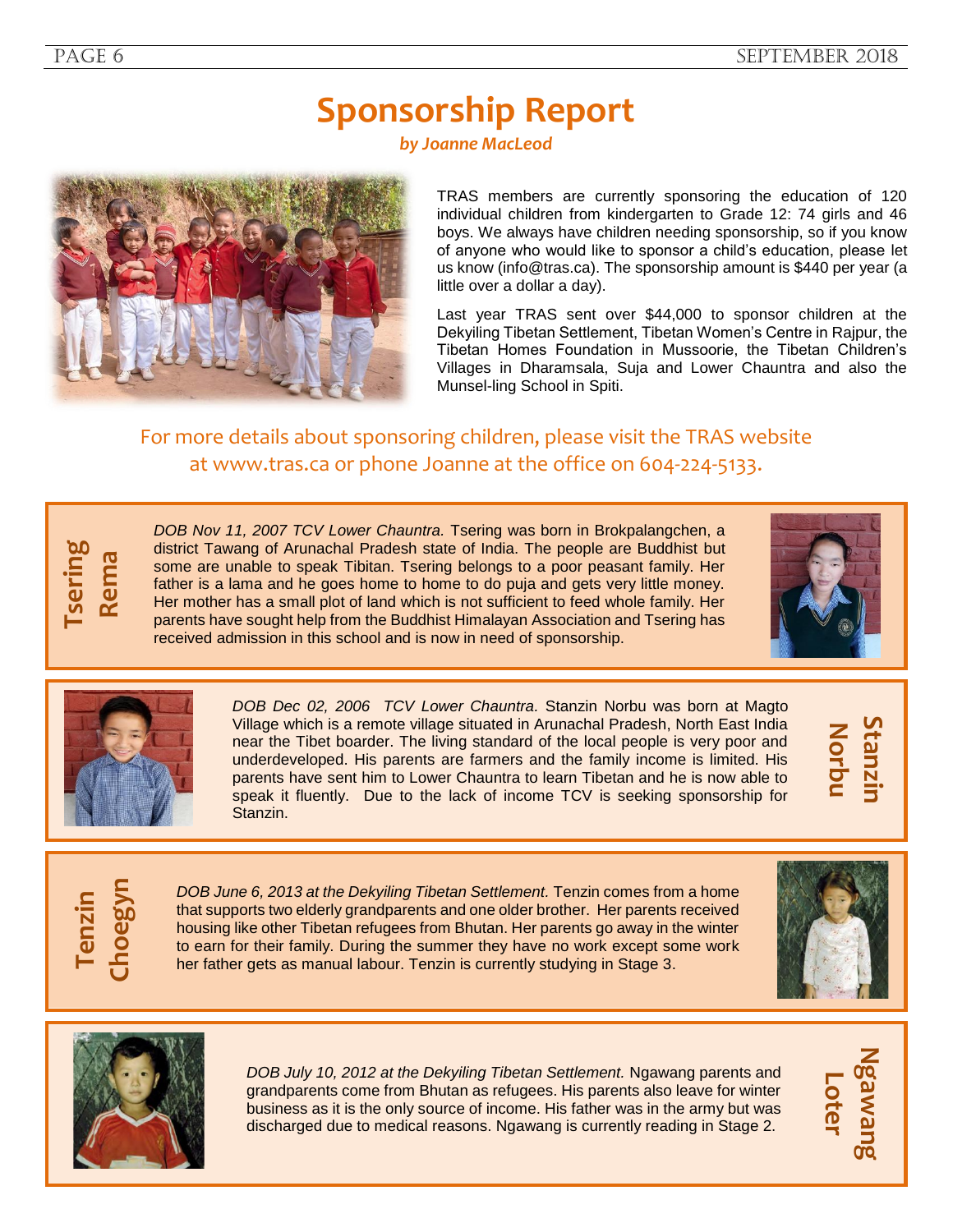# **Vivian Hunter – another true friend of the Tibetan refugees**

Our spunky, indefatigable and good friend Vivian passed away this summer aged 91. Vivian's life was one long adventure – she learned to fly at an early age, she loved to travel and even more she loved helping those in need. The plight of the Tibetans in India in the 70s caught her attention, and in no time at all she had travelled to India and brought back with her wonderful Tibetan carpets and treasures to sell on their behalf. She transformed her garage in Terra Cotta, Ontario, into an upscale art gallery, and made many long buying trips to India, visiting Tibetan settlements and monasteries along the border with Nepal. 100% of the revenue from her sales went back to the Tibetans. Once she learned about TRAS she became a staunch supporter, inspecting projects on her trips, sending in insightful reports and producing the TRAS newsletter for several years. A friend indeed to the Tibetans!



# **A Sponsorship Success Story**

*Sponsorship has allowed many children to graduate and either to continue in further studies or find employment to enable them to help their family and villages. Here's a wonderful example…*



Tenzin was 4 years old when her mother was hired at the Dekyiling Handicraft Centre. Her mother had taken refuge in India from Central Tibet in 1970. Due to family conditions, the Handicraft Centre hired her and extended help to the family from time to time. The family had 6 children and was struggling as their father was quite old, so appealed for sponsorship of Tenzin.

TRAS members Bill and Heather started their sponsorship in 1999 when Tenzin was 4 years old and in Kindergarten. They provided assistance well past high school. Tenzin was accepted for her B.Ed. but she needed to discontinue her studies as she was struggling with the long period away from her aging mother. She applied and was accepted for a shorter study period as an Air Hostess. Bill and Heather were very happy to continue to support her as he had a family history in air travel. He writes, "What is interesting about Tenzin's current courses and her desire to become an airline stewardess is that my father's career was very much based on aircraft. He joined the Royal Air Force in the early 1920s. When he qualified as a Pilot officer he

was posted to the Royal Navy's Fleet Air Arm. He ended up with Imperial Airways (now British Airways) where he was a pioneer in airline routes in parts of Africa and Burma, and as a family we were based at one time in India. As a consequence, I would be delighted if Tenzin has a successful airline career."

Tenzin has just sent us an email: "I was just a little girl when Bill and Heather supported me and now I have become a woman pursuing my career. When I look back to all those years, I feel that I wouldn't have become what I am now without their constant support, love and guidance.

They have supported me financially through my journey of getting education and now continue their support for me to realise my dream of becoming cabin crew for which I am always grateful. I will always remember their love and kindness. Thank you Bill and Heather and all the people who have supported children realising their dreams. Always grateful."

Bill and Heather also sponsored another young girl to become a doctor; she is now practising in her local village.